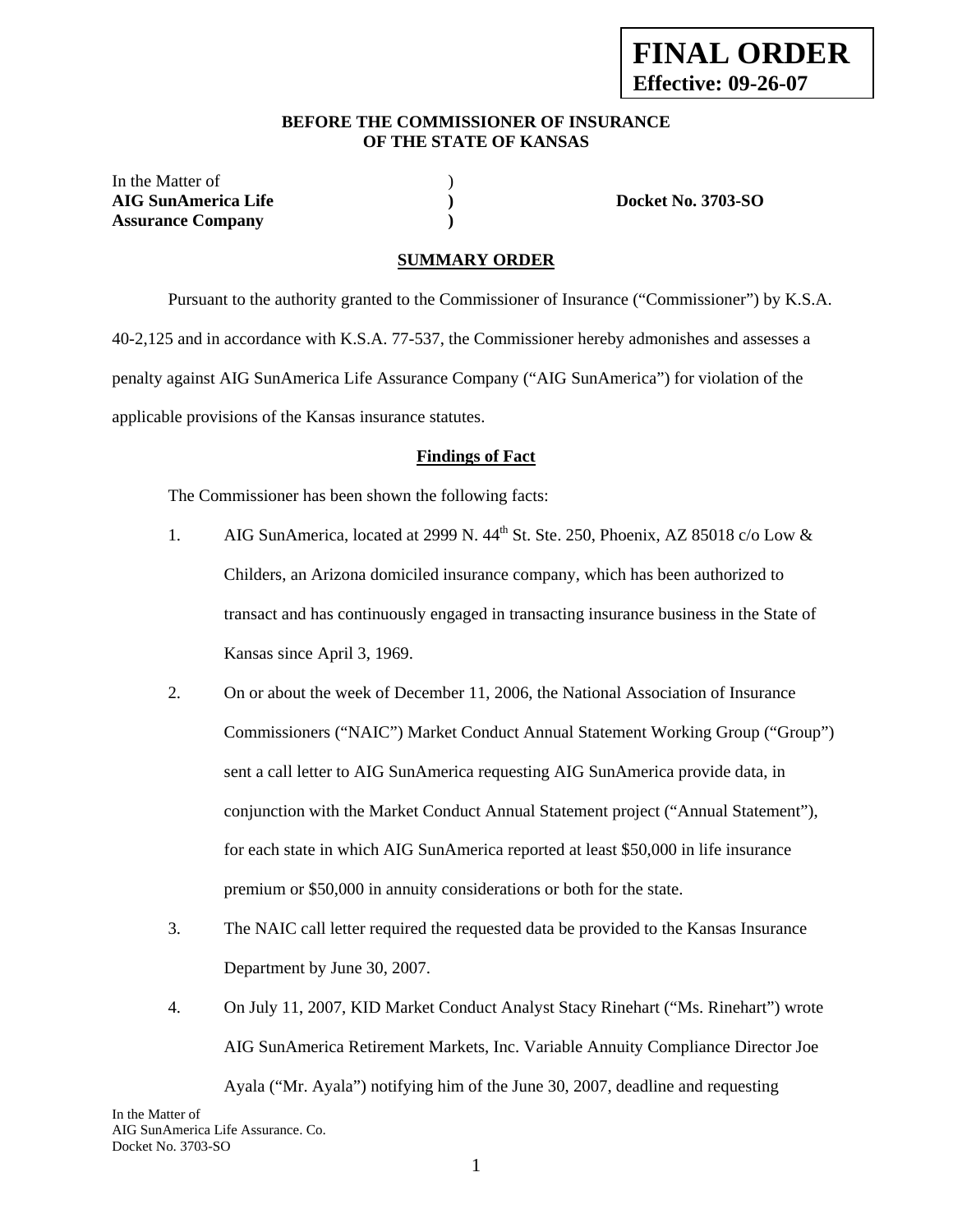information as to when the data would be filed with KID. Subsequently, Mr. Ayala

requested an extension to file the data which Ms. Rinehart granted until July 20, 2007.

5. AIG SunAmerica did not submit the requested data to KID until August 1, 2007.

## **Applicable Law**

K.S.A. 40-222 provides, in pertinent part:

- (a) Whenever the commissioner of insurance deems it necessary but at least once every five years, the commissioner may make or direct to be made an examination of the affairs and financial condition of any insurance company…doing business in this state.
- (d) The commissioner may also examine or investigate any person, or the business of any person, in so far as such examination or investigation is, in the sole discretion of the commissioner, necessary or material to the examination of the company, but such examination or investigation shall not infringe upon or extend to any communications or information accorded privileged or confidential status under any other laws of this state.
- (g) The refusal of any company, by its officers, directors, or employees or agents to submit to examination or to comply with any reasonable written request of the examiners shall be grounds for suspension or refusal of, or nonrenewal of any license or authority held by the company to engage in any insurance or other business subject to the commissioner's jurisdiction.

## K.S.A. 40-225 provides, in pertinent part:

Every insurance company or fraternal benefit society doing business in this state shall, if the statement of condition required below is compatible, participate in the insurance regulatory information system administered by the national association of insurance commissioners and shall annually, on January 1 or within 60 days thereafter, file with the commissioner of insurance a statement of its condition as of the preceding December 31…Such statement shall be made upon the form and procedures prescribed and adopted from time to time by the national association of insurance commissioners with such additions or amendments thereto as shall seem to the commissioner of insurance best adapted to elicit from such companies as a true exhibit of their condition.

…The commissioner may also at any time address any proper inquiries to any such insurance company or fraternal benefit society or its officers in relation to its condition or any other matter connected with its transactions. Each company, society or officer addressed shall promptly and truthfully reply in writing to all such inquiries, and such replies shall be verified if the commissioner of insurance requires.

K.S.A. 40-2,125 provides, in pertinent part:

(a) If the commissioner determines after notice and opportunity for a hearing that any person has engaged or is engaging in any act or practice constituting a violation of any provision of Kansas insurance statutes or any rule and regulation or order thereunder, the commissioner may in the exercise of discretion, order any one or more of the following:

In the Matter of AIG SunAmerica Life Assurance. Co. Docket No. 3703-SO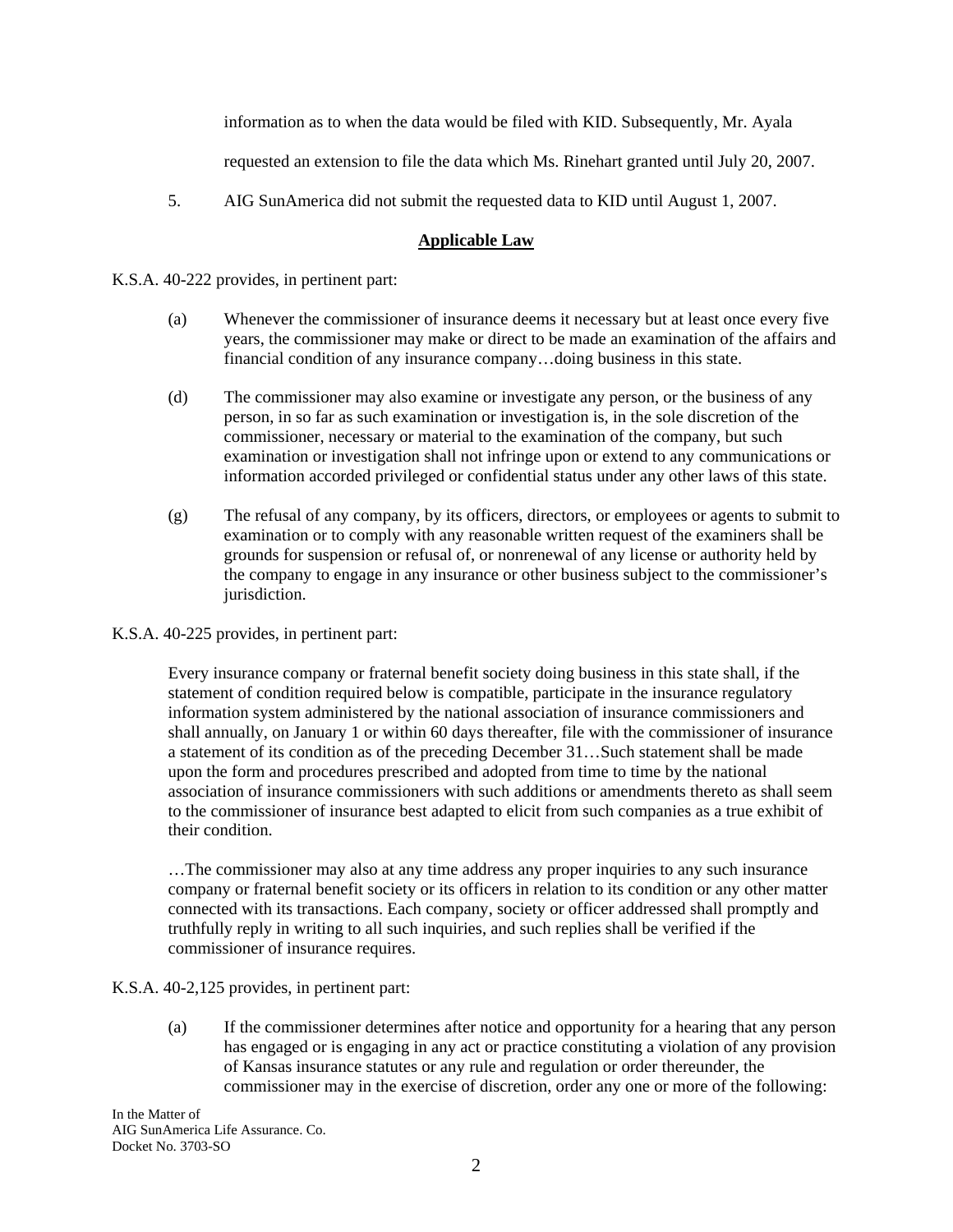(b) If any person fails to file any report or other information with the commissioner as required by statute or fails to respond to any proper inquiry of the commissioner, the commissioner, after notice and opportunity for hearing, may impose a penalty of up to \$500 for each violation or act, along with an additional penalty of \$100 for each week thereafter that such report or other information is not provided to the commissioner.

#### K.S.A. 40-2405 provides, in pertinent part:

The commissioner shall have the power to examine and investigate into the affairs of every person engaged in the business of insurance in this state in order to determine whether such person has been or is engaged in any unfair method of competition or in any unfair or deceptive or practice prohibited by K.S.A. 40-2403.

#### **Conclusions of Law**

The Commissioner has jurisdiction over AIG SunAmerica and the subject matter of this

proceeding and based on Paragraphs #1 through #5 and the Applicable Law enumerated above:

# **IT IS THEREFORE ORDERED BY THE COMMISSIONER OF INSURANCE:**

1. AIG SunAmerica failure to provide the data pursuant to the NAIC call letter by the July

20, 2007 deadline extension provided by KID constitutes a violation of K.S.A. 40-

2,125(b).

2. Pursuant to K.S.A. 40-2,125(b), AIG SunAmerica is hereby ordered to pay a monetary penalty, due and payable to the Kansas Insurance Department, in the amount of FIVE HUNDRED DOLLARS AND 00/100 (\$500.00) for its above-stated violation of K.S.A.

40-2,125.

3. The Commissioner shall retain jurisdiction over this matter to issue any Order(s) deemed necessary and appropriate.

## **NOTICE OF RIGHTS**

(Pursuant to K.S.A. 77-542)

AIG SunAmerica Life Assurance Company ("AIG SunAmerica") is entitled to a hearing pursuant to K.S.A. 77-537 and K.S.A. 77-542, the Kansas Administrative Procedure Act. If AIG SunAmerica desires a hearing, the company must file a written request for a hearing with:

 John W. Campbell, General Counsel Kansas Insurance Department

In the Matter of AIG SunAmerica Life Assurance. Co. Docket No. 3703-SO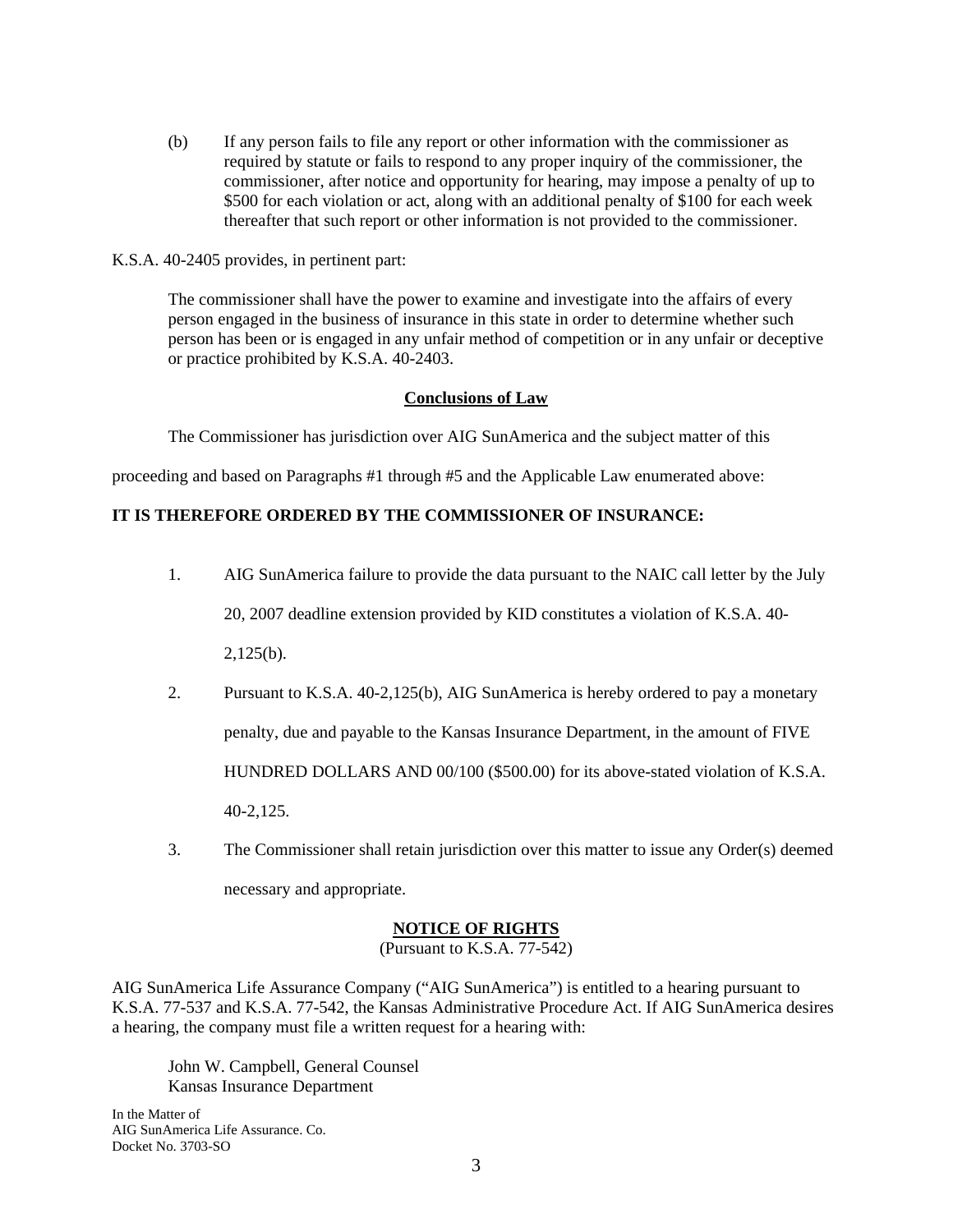420 S.W.  $9<sup>th</sup>$  Street Topeka, Kansas 66612

This request must be filed within fifteen (15) days from the date of service of this Order. If AIG SunAmerica requests a hearing, the Kansas Insurance Department will notify the company of the time and place of the hearing and information on the procedures, right of representation, and other rights of parties relating to the conduct of the hearing, before commencement of the same.

If a hearing is not requested in the time and manner stated above, this Summary Order shall become effective as a Final Order upon the expiration of time for requesting a hearing, pursuant to K.S.A. 77-613. In the event AIG SunAmerica files a petition for judicial review, pursuant to K.S.A. 77-613(e), the agency officer to be served on behalf of the Kansas Insurance Department is:

 John W. Campbell, General Counsel Kansas Insurance Department 420 S.W.  $9<sup>th</sup>$  Street Topeka, Kansas 66612

# **IT IS SO ORDERED THIS \_\_30th\_\_ DAY OF AUGUST, 2007, IN THE CITY OF TOPEKA, COUNTY OF SHAWNEE, STATE OF KANSAS.**



\_/s/ Sandy Praeger\_\_\_\_\_\_\_\_\_\_\_\_\_\_\_\_ Sandy Praeger Commissioner of Insurance

|                                                                    | /s/ John W. Campbell |
|--------------------------------------------------------------------|----------------------|
|                                                                    | John W. Campbell     |
| <b>Expression of the Second Party of the Second Party Property</b> | General Counsel      |

Prepared and Submitted By:

\_/s/ Zachary J.C. Anshutz\_\_\_\_\_\_\_\_\_\_\_ Zachary J.C. Anshutz Staff Attorney